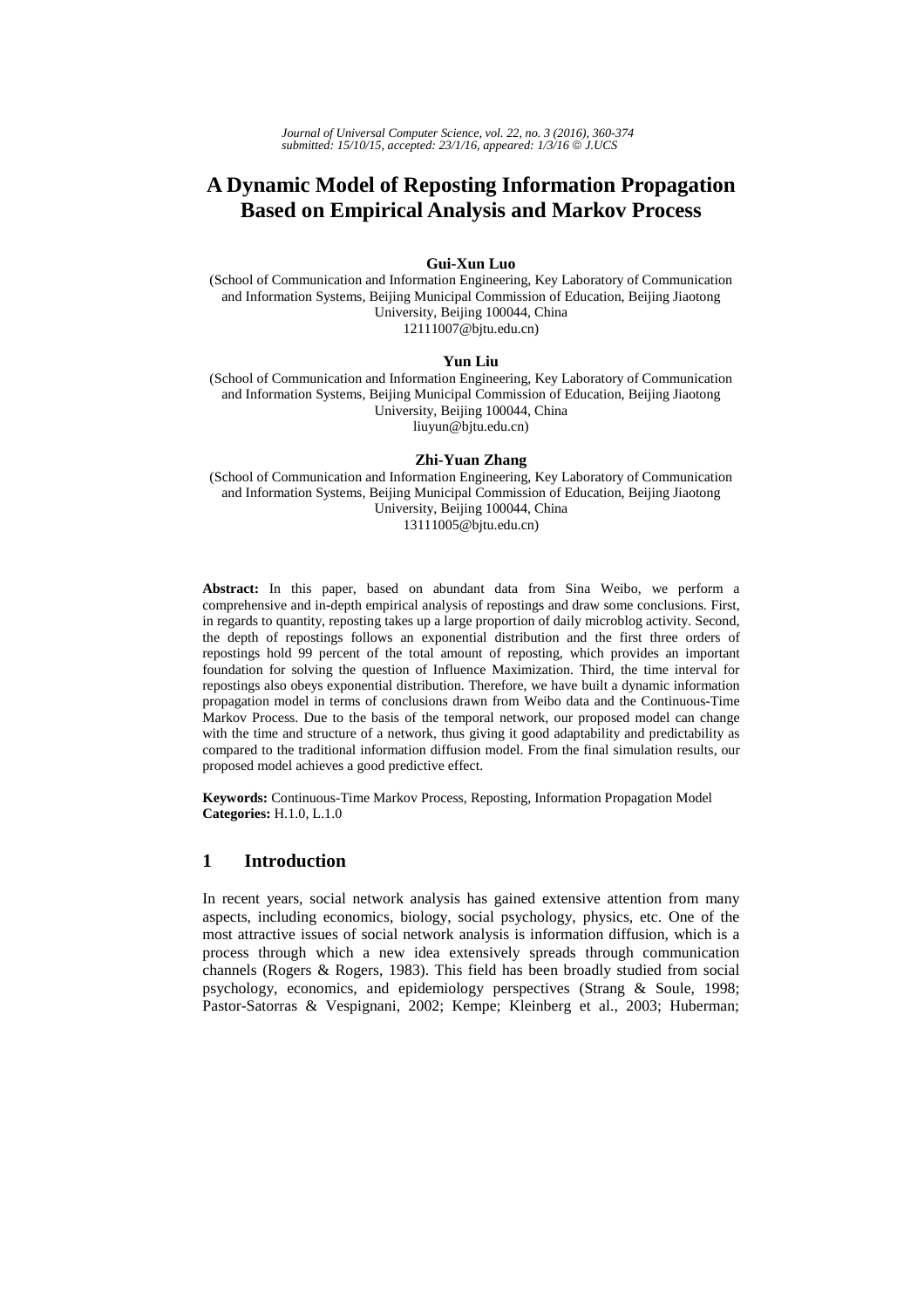Leskovec et al., 2005). Over the past decade, the explosion of online social networks, a new field of large-scale information diffusion, was established. In online social networks, information diffusion occurs when a user reads and shares a post of another user, then the shared post is read and shared by other users, and so on (Rodriguez, Leskovec et al., 2012). Compared to traditional social networks, online social networks can provide mass data that includes user relationships, network structure, detail of topics, degree of users, etc. Based on these explicit relationships, the liner threshold model, the independent cascade model (Kempe, Kleinberg et al., 2003), and the general cascade model have been proposed for modelling the information diffusion. The main idea is that nodes may influence one another under certain conditions. On the other hand, Jiwoon et al. studied information dissemination through non-explicit relationships. They found that BlogCast is one of the main causes of information diffusion between bloggers who have no explicit relationships (Ha, Kim et al., 2015).

Some scholars researched information diffusion from the aspect of social network structures in recent years. Bakshy et al. examined the role of social networks online in information diffusion with a large-scale field experiment. They suggested that weak ties may play a more important role in the dissemination of information online than the stronger ties (Bakshy, Rosenn et al., 2012). Li et al. revealed the relationship between the efficiency of information diffusion and the network structures in microblogs in depth. They found that the followers obey a power law distribution with an exponent of near 2 and demonstrated that it can optimize network performance (Li, Qian et al., 2015). Donetti and Hurtado suggested that optimal designs for network mechanisms may generate power-law distribution and scale-free structures (Donetti, Hurtado et al., 2008). Researchers (Viswanathan, Buldyrev et al., 1999; Albert, 2000; Barthélemy, 2003; Lin & Li, 2010) also tried to understand how scale-free structures optimized network performance.

As a representative example of an online social network, the microblog becomes a popular communication tool and plays an important role in information diffusion. In microblogs, short messages of a maximum of 140 characters are posted by users. Then, other users read the message and repost it when the users find it interesting. Apparently, reposting can be considered an efficient way of information propagation when an original post is propagated to other users. Through analysing the Weibo list, we found the reposting takes up a great proportion of overall messages because users are more likely to learn a particular topic by reposting (Yu, Asur et al., 2012).

Research on Weibo reposting has strong practical significance (Pham & Klamma, 2011). Among the Weibo list, the messages with larger amounts of reposts can be called hot topics in microblogging. The hot topics can attract a lot of attention, such as unexpected political events, natural disasters, celebrity scandals, and so on. Hot topics can be seen as a magnifying glass to social problems or as a barometer of social climate. Therefore, deep research on reposting can provide more knowledge about social and public sentiments, and can prevent the public from impact and injury due to sudden and sensitive affairs.

As reposting has become a main information diffusion method, it is significant to explore reposting mechanisms and to know its characteristics. Recently, a lot of work has been done to study reposting behavior (Luo, Liu et al., 2014; Luu & Thomas, 2015). Boyd et al. explored various motivations for reposting on Twitter (Boyd,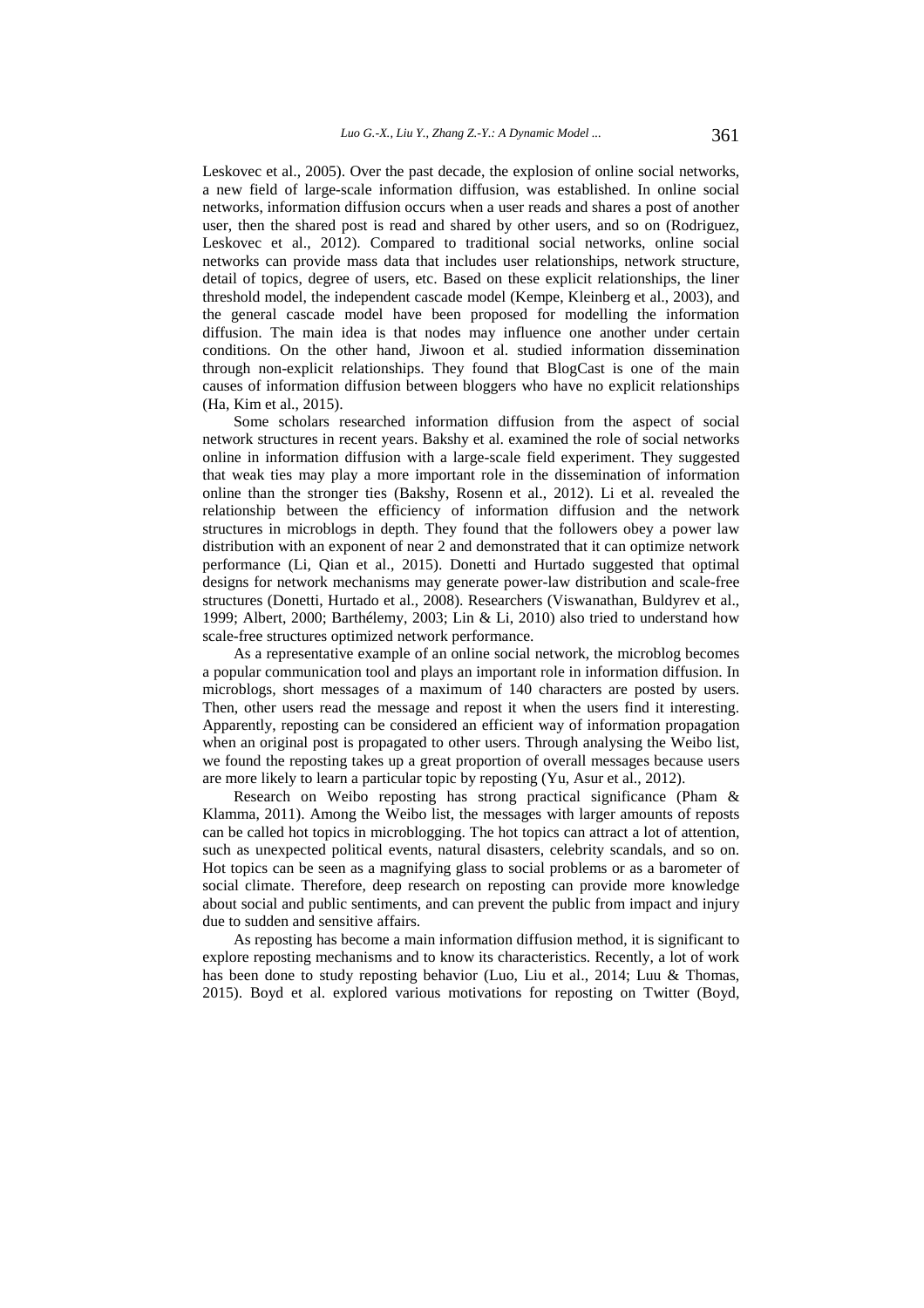Golder et al., 2010). Kwak and Park tracked statistics about retweets, and revealed that any retweeted tweet is able to reach a certain quantity no matter how many followers the original tweet had (Lee, Kwak et al., 2010). Suh et al. investigated the relationships between the tweet features and their retweetability (Suh, Hong et al., 2010). Among the content features, they found that URLs and hashtags have strong relationships with retweetability. Naveed et al. (2011) found that general, public topics are more likely to be retweeted than the narrow, personal topics. Further, tweets about bad news seem to spread fast in Twitter.

Based on the function and features of retweeting, some researchers started to build models to predict the likelihood of a tweet being retweeted. Naveed et al. (2011) developed a prediction model based on the influential content features, while Suh (2010) built a predictive retweet model using the Generalized Linear Model. Adopting two data-mining approaches, the Logistic Regression and the Conditional Random Fields, Juarez and Lucas (2012) estimated the reposting of messages. Peng and Zhu (2011) proposed using conditional random fields (CRFs) to predict the retweet patterns. They also investigated partitioning the social graphs and constructed appropriate network relations for improving prediction effectiveness and efficiency. However, most of them depend on a static network structure instead of dynamic information diffusion process over the network, and are thus essentially descriptive models instead of predictive models.

In this paper, we will continue to study information diffusion in online social networks from the respect of reposting. Sina Weibo, as the first and most famous microblog in China, has more than 500 million registered users, which provides plenty of useful data for analyzing information propagation. As the main approach for information diffusion, we will focus our research on reposting from the respect of speed, response time, pathway of reposting, etc. Based on our findings, we propose a dynamic reposting information diffusion model. Additionally, the amount of reposting is the most important form to demonstrate a user's influence. Therefore, our proposed model can effectively solve the open question of influence maximization. In the real world, the process of information is a continuous-time model. However, most models above are discrete-time models, and therefore it is difficult to define an appropriate time step t and predict the information diffusion or user's influence accurately. Due to its dynamic and continuous-time model, our model has a huge advantage in predicting reposts and a user's influence.

The remainder of the paper is structured as follows. In the next section, we carry out an in-depth empirical analysis of reposting on Sina Weibo. In the third section, based on our findings and the Continuous-Time Markov Process, we propose a dynamic reposting information diffusion model. Section four evaluates the prediction power of our proposed dynamic information diffusion model. Finally, we draw various conclusions and note the directions for further studies.

### **2 Empirical analysis of reposting on online social media**

Microblogging services, some of the most popular social media sites on the Internet, have a high influence on the real world. Examples of influential posts include Twitter messages and the U.S. presidential election results (Shamma, Kennedy et al., 2009),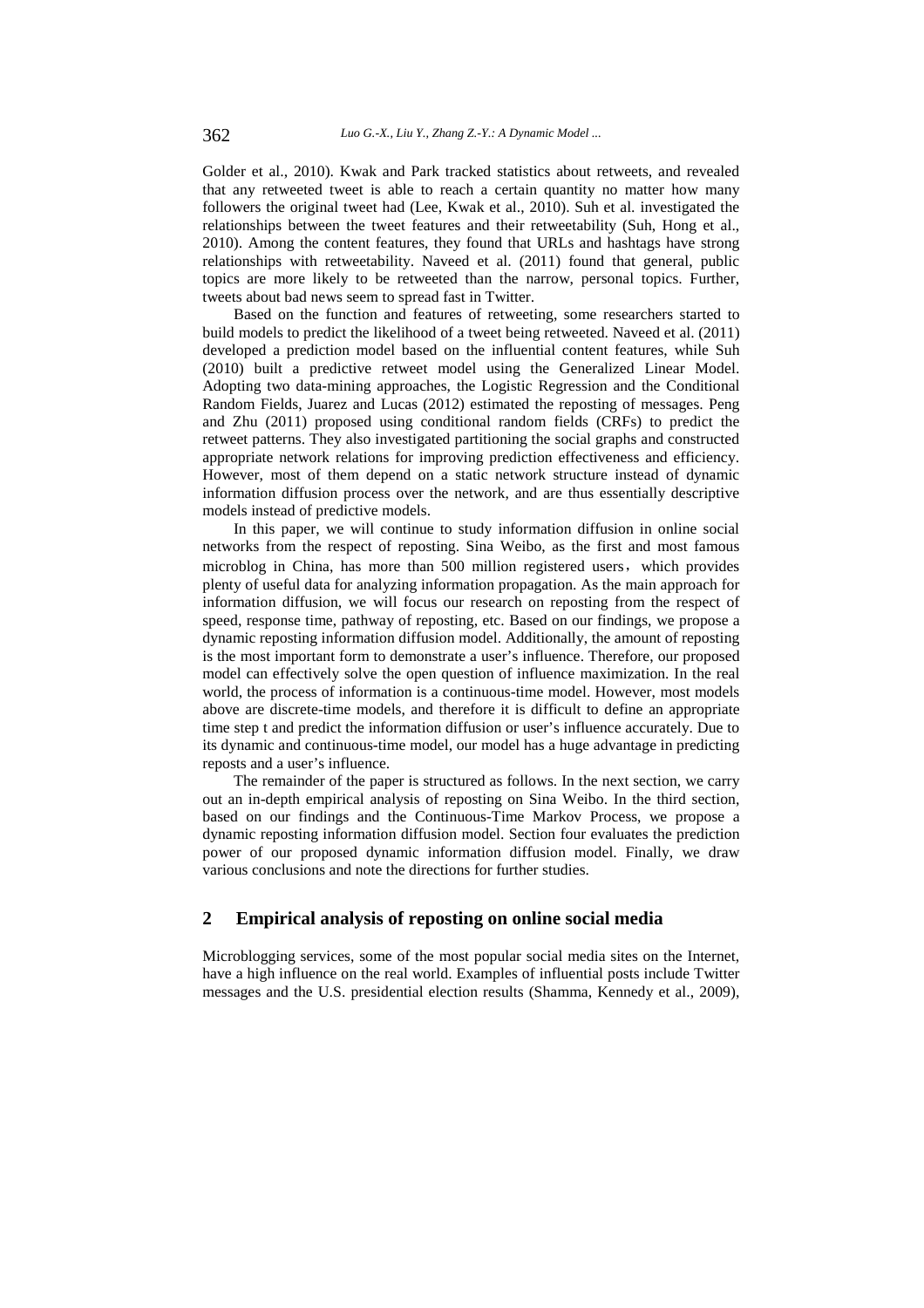and Facebook and the Arab spring (Wolfsfeld, Segev et al., 2013). With the number of users on each site, they can diffuse information very effectively. In this paper, we analyze data from Sina Weibo, which is one of the most powerful microblogging services in China, and focused on the analysis of reposting.

Reposting plays a crucial role in information diffusion. Only followers can read posts written by the people they follow, according to Sina Weibo's privacy rules. If the follower finds the post interesting and reposts, then the follower's follower can read the post. Therefore, the reposted post can be read by even more users in Sino Weibo. The reposting process spreads the information throughout the Weibo user base. Until now, many scholars have done research on reposting and have emphasized its importance in information diffusion (Guo, Chen et al., 2015, Wang, Song et al., 2015). However, most of these studies lack in-depth analysis, especially from the aspect of quantity.

Sina Weibo provides APIs for web developers to acquire basic user and post information. However, the official APIs restricts the amount of user information available and the speed at which the data can be obtained. Therefore, we adopted a method that combines APIs with web crawlers programmed in Python. Finally, we collected data from 2,567,899 users and approximately 9 million posts, from users registered in June 2014. In this paper, firstly we analysed the proportion of reposting in users' post lists. In the Sina Weibo list, the posts roughly can be divided into two categories: what the users themselves posted and what they reposted from others' posts. We calculated the proportion of posts reposted in the user's posts list and drew a statistical result as shown in [Fig. 1] below.

With a reposting proportion of 0.1 to 0.9, the number of users gradually increased. In particular, as the ratio is more than 90%, the user quantity takes on an explosive growth. From this result, we can obviously find that the ratio of reposting is rather high, which illustrates that the reposting activity is very popular and is of great significance to disseminating information. However, in the interval of 0-0.1, there is an uncommon phenomenon. There are two possible explanations: 1) there is so much media on Sina Weibo, users usually directly publish information instead of reposting others' news; and 2) a certain number of zombie fans exist in Sina Weibo, and they have only posted a few times. Another noticeable feature of [Fig. 1] is that the percentage of reposting proportion at about 0.5 has an even growth with the increase of microblogging activity. That illustrates that people who frequently use microblogs have more balanced performance.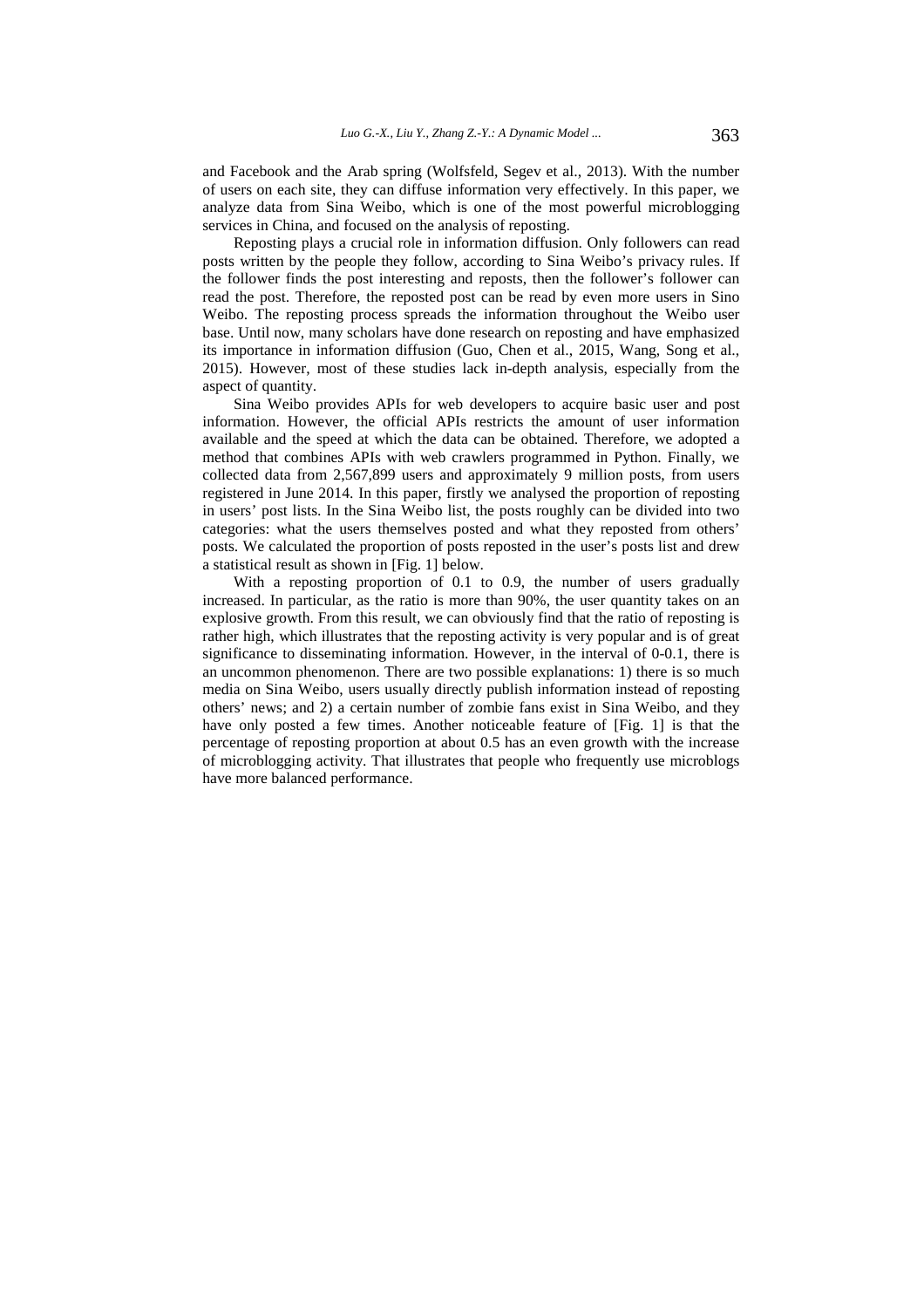

*Figure 1: The histogram distribution of reposting proportion. For the four diagrams, the difference is the scope of the statistics. In* [*Fig. 1*] *(a), all users' microblog list contains more than 50 items of reposting. By that analogy, the number of microblog list is more than 100*,*150*,*300 respectively in (b), (c), and (d).* 



*Figure 2: The pie distribution of reposting ratio. The difference of pies is cut-off point: (a) is 50%, (b) is 90%.*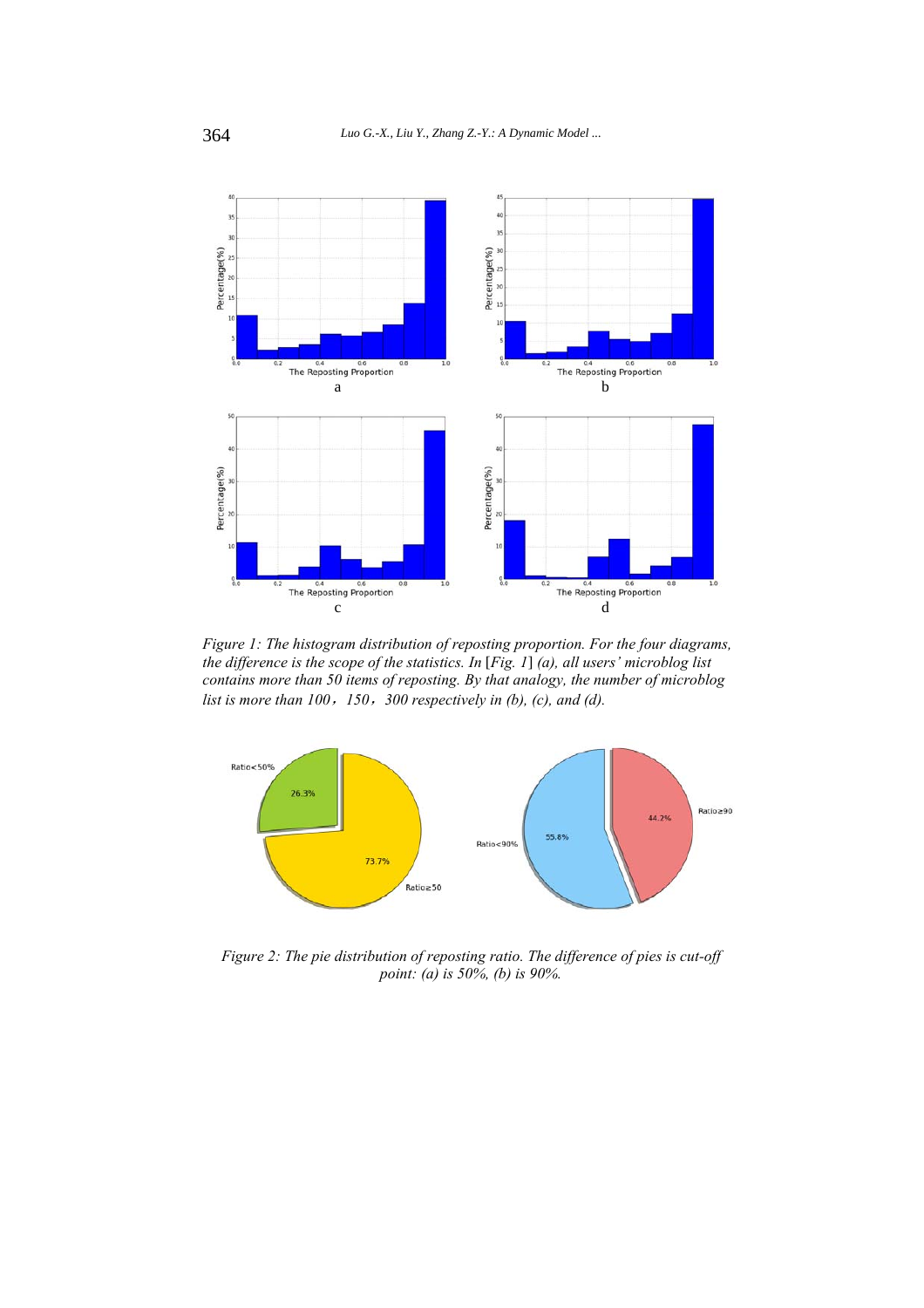More intuitively, we take the ratio of 50% and 90% as a cut-off point for reposting statistics. The number of users whose reposting proportion is more than 50% takes up to 74.1 percent of total Sina Weibo users, while the ratio of users whose activity mostly includes reposting is up to 30.3. The results state that reposting accounts for a large proportion and plays a crucial role in the spread of information. This also provides an effective approach to evaluate a user's influence. When we estimate a user influence, the efficiency of reposting has a more important quantitative index in addition to the amount of his/her followers and friends. The previous research has a lack of evidence to prove the importance of reposting from the aspect of quantity, and our research makes up for it.



*Figure 3: The histogram distribution of the depth of reposting.* 

When a piece of information is generated on the microblog, it will spread in a complex way. The reposting actually provides the dissemination channels to deliver information to far more than a source's immediate followers. Therefore, knowing the reposting pattern is very important for studies on information diffusion. Many researchers apply graph theory knowledge and describe the reposting pattern as a diffusion tree (Thij, Ouboter et al., 2015). However, studies on each specific Weibo post seem meaningless. We instead focus on an extensive statistical analysis of the reposting pathway. In other words, when a user sees a post, the post goes through how many users reposted.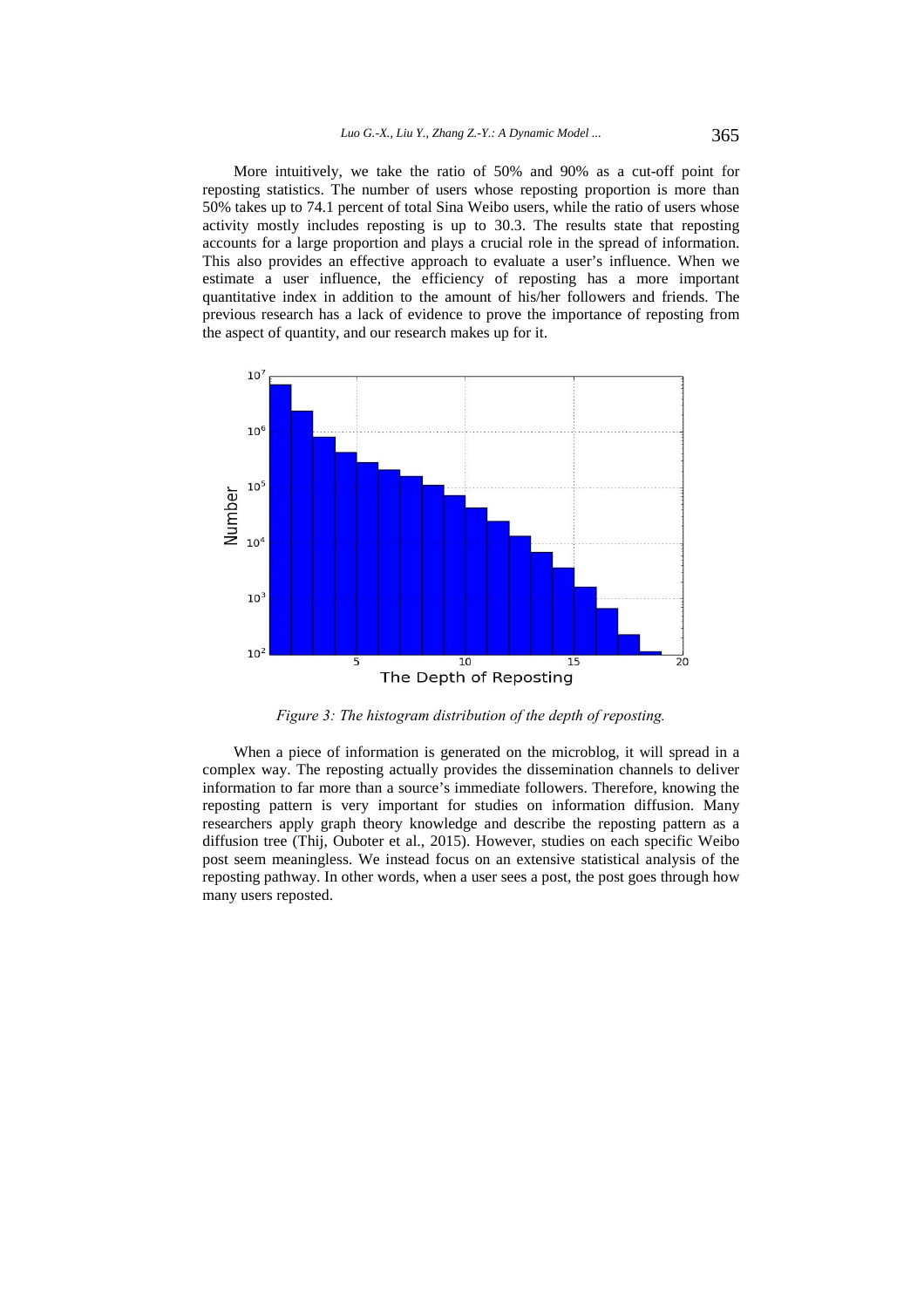### 虽然不知道自己何时会看,但还是 mark 了。。。//@Hikari\_老伙计们掩护我好吗:深  $\overline{\mathrm{F}}$ e

*Figure 4: An example of microblog post in Sina Weibo and translated as English below: although don't know when will see, still mark it*…*//@Hikari\_*老伙计们掩护 我好吗:*love the SHIELD //@*关爱智障儿童成长*:post message less to catch up it those days@*乳不贫何以平天下

The example post in [Fig. 4] is reposted two times before being seen by the current user. These two times are referred to as the depth of reposting. We have a lot of statistics to address this issue and the result as is shown in [Fig. 3]. From the figure, we find the depth of reposting obeys exponential distribution. It illustrates that for the original post, most of the behavior of reposting takes place by his/her direct followers, which we call first-order reposting. For most of the posts, the number of first, second, and third order reposting takes 99 percent of the total amount of reposts. In light of this finding, when we predict or estimate the quantity of reposting for a specific post, we need only to calculate the number of first, second, and third order reposts.



*Figure 5: The histogram distribution of time interval of reposting. The statistical time interval for the four diagrams is 100days, 100hours, 1000seconds and 100 seconds.*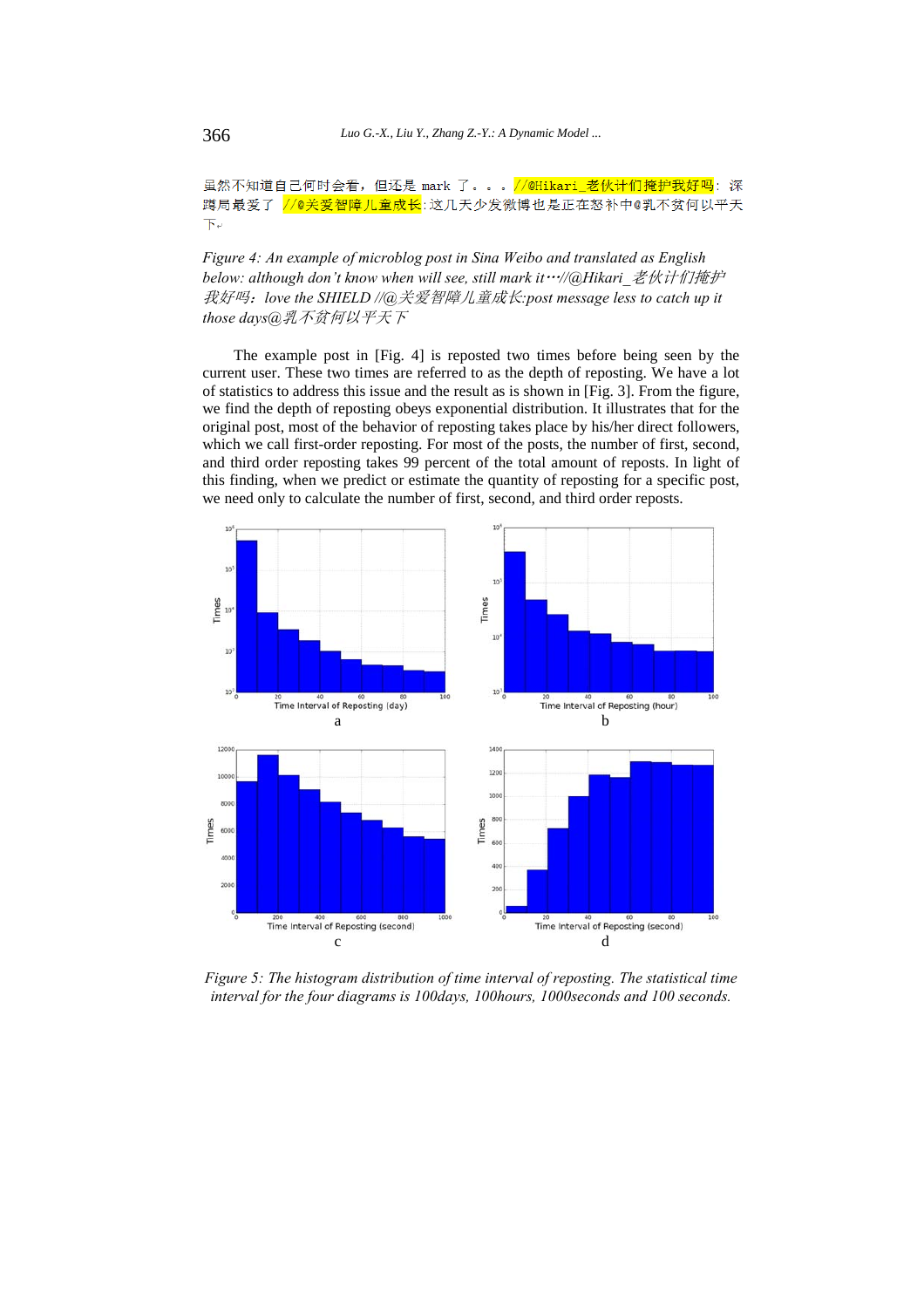Next, we focus on the question of time interval of reposting. In general cases, how much time do users spend finding and reposting Weibo posts from when the original post was published? What distribution will the time interval of reposting take on? We calculate the time interval of 20 million posts, and [Fig. 5] shows the statistical results. From  $[Fig. 5]$  (a)(b), we know that the time interval of reposting also obeys exponential distribution. [Fig. 5] (a) tells us that most of the reposting takes place within ten days. When we adjust the statistical interval to one hundred hours, the time of reposting still exponentially decreases. However, as the statistical interval is under one thousand seconds, we find that the interval of 100s to 200s has the most number of reposts, which is different from the previous statistic. The combination of  $[Fig. 5(c)]$  and  $[Fig. 5(d)]$  indicate that people need some time to know the original post, and they repost it when they find it interesting. On the whole, the time interval of reposts in Sina Weibo is subjected to exponential distribution, which can provide a foundation with which to model information diffusion for the next study. In the Markov Process, the residence time before transiting to the next state has a memoryless property and follows exponential distribution.

In this section, we carry on a large-scale empirical analysis of reposting in Sina Weibo. First of all, we reaffirm the importance of reposting as the main approach of information diffusion. It is practically significant to have a good understanding of reposting. Second, we perform quantitative research on the pattern of reposting, which provides a basis for estimation or prediction of user influence. Finally, we take a statistical analysis of the time interval of reposting that approximately obeys exponential distribution.

#### **3 Model**

After analyzing the characteristics of reposting, we will build a dynamic reposting information diffusion model. In order to describe reposting behavior more precisely, we establish a temporal reposting network by taking into account continuous time. For an original post posted by a user i, if his/her follower j finds it interesting and reposts it, there will be a link from user i to j, like the red line shown in [Fig. 6]. Using that analogy, if the follower of j reposts the post, a link from j to his/her follower will be generated. A link represents one repost between two users in [Fig. 6]. In  $[Fig. 6(a)]$  there is one time of reposting among all the users, where there exists many reposts between users in [Fig. 6(b)]. Therefore, the temporal network can be denoted as G (V, E, T(E)), where  $V = {V_0, V_1, \ldots, V_n}$ , represents users who posted or reposted a post. E={ $V_i \rightarrow V_i$ |V<sub>i</sub> reposted the post of  $V_i$ }. So the information flow is along the paths form the followees to followers over time. The function T ( $V_i \rightarrow V_i$ ) =  $\{t^0_{ij}, \overline{t}^1_{ij}, \ldots, t^n_{ij}\}$ , where  $t^n_{ij}$  denotes the time-interval of reposting that user j reposted user i's post.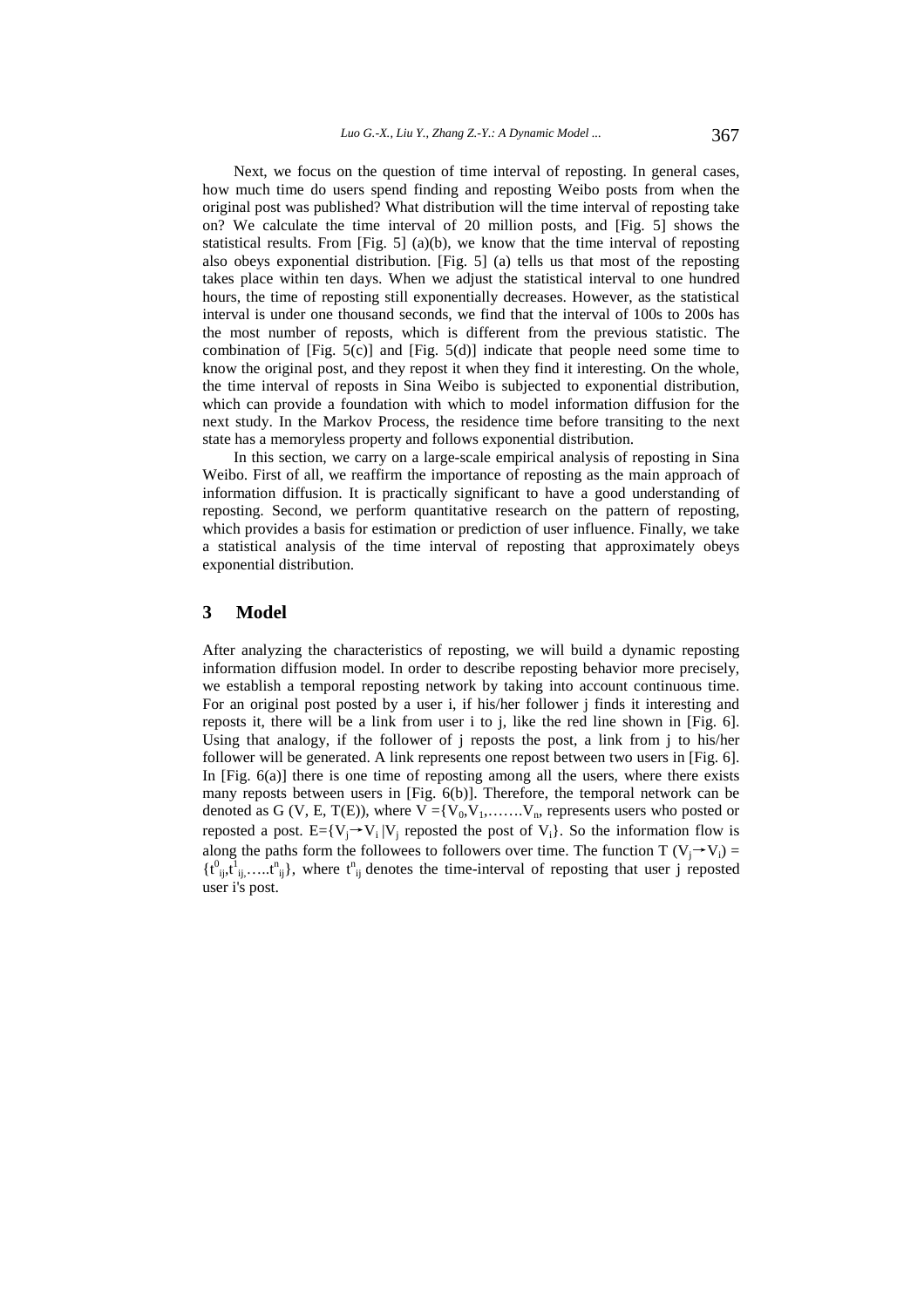

*Figure 6: Temporal reposing network. The small circles with a,b,c… represent users in the process of reposting. The links represent reposting relation between users. Left figure denotes one time of reposting, while the right one is state diagram through many times of reposting.* 

Let  ${X(t), t>=0}$  denoting the users who reposting the post at time point x. Because of the exponential distribution of the reposting time interval, X(t) can form a Continuous-Time Markov Process. Based on the Markov property, the user who will repost the post depends only on the present user and is independent of the whole history of the reposting process. That can be expressed as:

$$
P_{ij}(t) = P\{X(t+\gamma) = j | X(\gamma) = i, X(u) = x(u), 0 \le u < \gamma\}
$$
  
=  $P\{X(t+\gamma) = j | X(\gamma) = i\}$  (1)

where  $P(t)$  is the transition probability from i to j within time  $t$ , i is the current user who posed or reposted a post, and  $j$  is the user who will repost the specific post.  $X(u)$ is the history of the reposting process before time point  $\gamma$ . We suppose this Markov process of reposting is time-homogeneous, that is, the transition probability P(t) is independent of the starting time of reposting:

$$
P_{ij}(t) = P{X(t+\gamma) = j | X(\gamma) = i}
$$
  
=  $P{X(t) = j | X(0) = i}$  (2)

The theory of continuous-time Markov chains is much more intricate than the theory of discrete-time Markov chains. It is very difficult to calculate directly the transition probability matrix P(t). Therefore, we introduce the transition rate matrix Q, then the P(t) can be estimated form Q.

In probability theory, the transition rate matrix Q, also known as infinitesimal generator matrix, is an array of numbers describing the rate at which a continuous time Markov chain moves between states. We define the transition rate matrix as: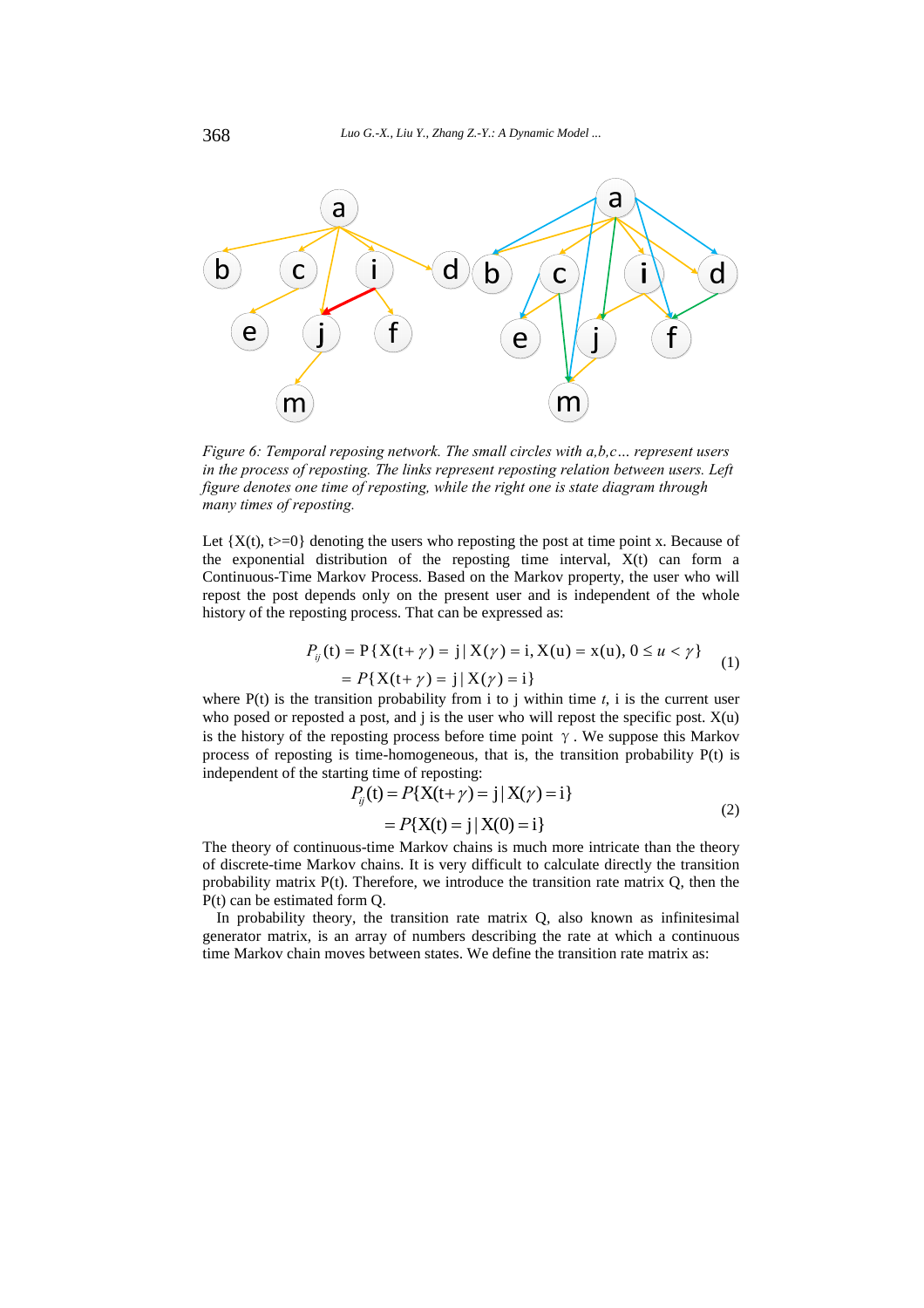$$
Q = \begin{pmatrix} q_{0,0} & q_{0,1} & L \\ q_{1,0} & q_{1,1} & L \\ M & M & O \end{pmatrix}
$$
 (3)

$$
q_{ij} = \lim_{V_t \to 0} \frac{P\{X_{t+V_t} = j | X_t = i\}}{V_t} = \lim_{V_t \to 0} \frac{P_{ij}(Vt)}{V_t} \quad (i \neq j)
$$
(4)

as the probability per time unit that the CTMC makes a transition from state *i* to state *j*. In our model, it denotes the transition rate to repost the post of user i by user j.

Define the out-state rate as:  $q_i = \sum_{j \neq i} q_{i,j} = -q_{i,i}$  $q_{i} = \sum q_{i} = -q$  $=\sum_{j\neq i} q_{i,j} = -q_{i,i}$  which means when the chain leaves

states *i* with rate  $q_i$ , it must enter some other state. This model denotes the rate of user *i* in propagating the post to other users.

From [Fig. 5], we know the time interval of reposting is subject to exponential distribution. Thus, we assume the time of user i to propagate a post to the other users follows an exponential distribution without the state rate  $q_i$ . According to the property of exponential distribution, the expected value of an exponentially

distributed random variable  $T_i$  with rate  $q_i$  is given by (Feller 1971).  $E[T_i] = \frac{1}{\sqrt{2\pi}}$ *i*  $E[T_i] = -\frac{1}{q}$  $=$ 

According to the actual data of the reposting time interval, the mean of  $T_i$  can be calculated.

Based on the construction of the Continuous-Time Markov chain, a user posts a message, then the other user reposts the message in a time interval that follows an exponential distribution. The process that leaves state *i* after an exponentially distributed time with mean  $1/q_i$  and then jumps to another state *j* can form an embedded Markov chain with a one-step transition probability  $m_{ij}$ , and

satisfies , ,i 1 0 *i j j i i m m*  $\sum_{j\neq i} m_{i,j} =$ ₹  $\left| m_{i,i} \right|$  $\sum$ . Also, we have one important function:  $q_{ij} = q_i m_{i,j}$  (Tijms

2003). Given the out-state rate, we can estimate the one-step transition probability from user *i* to user *j* as:

$$
m_{i,j} = \sum_{c} q_i \exp(-q_i \mathbf{t}_{ij(c)})
$$
\n<sup>(5)</sup>

where c is the total number of user *j* reposts posted by user *i*,  $\mathbf{t}_{ij(c)}$  denotes the time interval from user *i* to user *j* on the *c*th message.

Now, we can calculate the transition rate matrix Q. According to the Kolmogoroff's forward differential equations (Gardiner 1985), when the state space is finite, we can estimate the transition probability matrix P(t) by solving:

$$
P_{i,j}^{'}(t) = q_i \times \sum_{i \neq k} P_{ik}(t) \times P_{kj}(t) - q_i \times P_{ij}(t)
$$
 (6)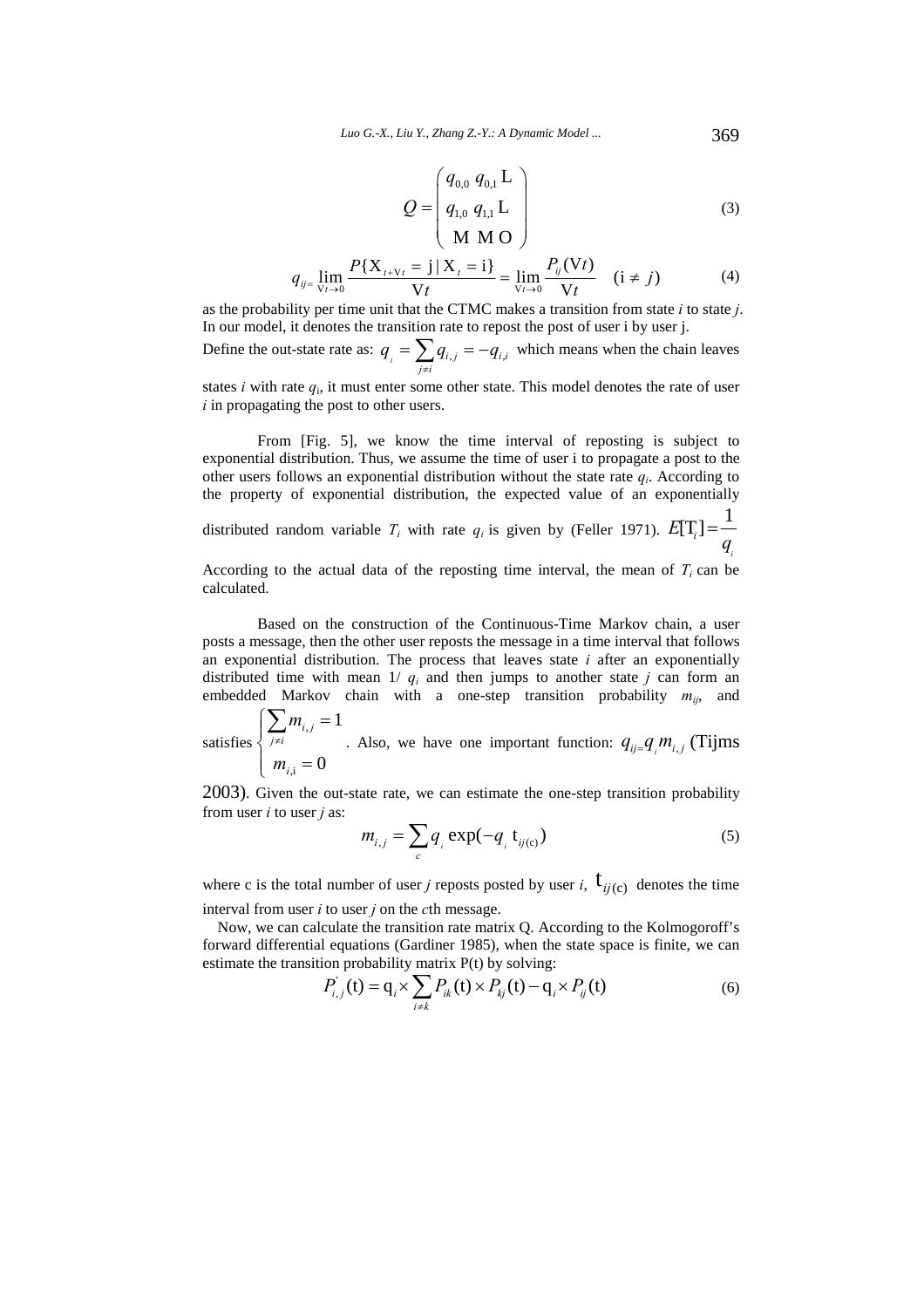The above equation can be reformed as the matrix form:  $P'(t) = QP(t)$ . The solution of this system for differential equations is given by:

$$
P(t) = e^{tQ} = \sum_{n=0}^{\infty} \frac{t^n}{n!} Q^n, \quad t \ge 0
$$
 (7)

For the large enough *n* we can use the Taylor expansion, so the P(t) is estimated by:

$$
P(t) = \lim_{n \to \infty} (I + Qt/n)^n
$$
 (8)

Based on the matrix P(t), we can establish a dynamic information flow network where we find the source, process, and destination of information flow. In contrast to a traditional static network, we can obtain various temporary networks by adjusting the time interval in order to make the network more effective. In this way, we can predict the size of reposting for networks and the precise number of reposts for a user.  $p_{ii}(t)$ describes the relationship of user i and user j. For estimating the influence of user i, the index of  $p_{ii}(t)$  is more important, because reposting means information diffusion. Besides, we can acquire different strength relationships between two users according to different time intervals.

The contribution and innovation of this paper is mainly in three aspects: Firstly, the paper takes a methodical and in-depth research empirical analysis on the behavior of reposting on Sina Weibo. Secondly, our model is proposed based on dynamic networks instead of static networks. Third, the model adopts a Continuous-Time Markov Process to describe the relationships between users.

# **4 Simulation**

The main feature of our proposed model is predictive; therefore, we will test its performance compared with the Autoregressive Integrated Moving Average Model (ARIMA), which is a forecasting technique that projects the future values of a series based entirely on its own inertia. An ARIMA model can be viewed as a "filter" that tries to separate the signal from the noise, and the signal is then extrapolated into the future to obtain forecasts. In our simulation, we use the Weibo data from the last month to train our model and the ARIMA model, and then predict the spreading coverage in the next month. Note that the optimal ARIMA is always selected based on Akaike information criterion (AIC) and Bayesian information criterion (BIC) for comparison. For our proposed model, we can obtain the reposting relationship  $p_{ij}(t)$ . According to the previous research, we know that most reposting takes place within ten days. Therefore, we only predict the number of reposts for the next 10 days after the original post is posted.

In order to evaluate the prediction performance, we need to calculate one actual value and one predicted value. For the actual value, suppose a user u posts a message  $m_l$  at time  $t_l$ , and *n* users repost the message at time  $t_2$ , then we call the actual value of spreading coverage of u from  $t_1$  to  $t_2$  about the message  $m_1$  is n. Through the data statistics, we can acquire it in day 1, day 2 through day 10 by:

The actual value of 
$$
u = \sum_{m=1}^{m=M} n_m
$$
 (9)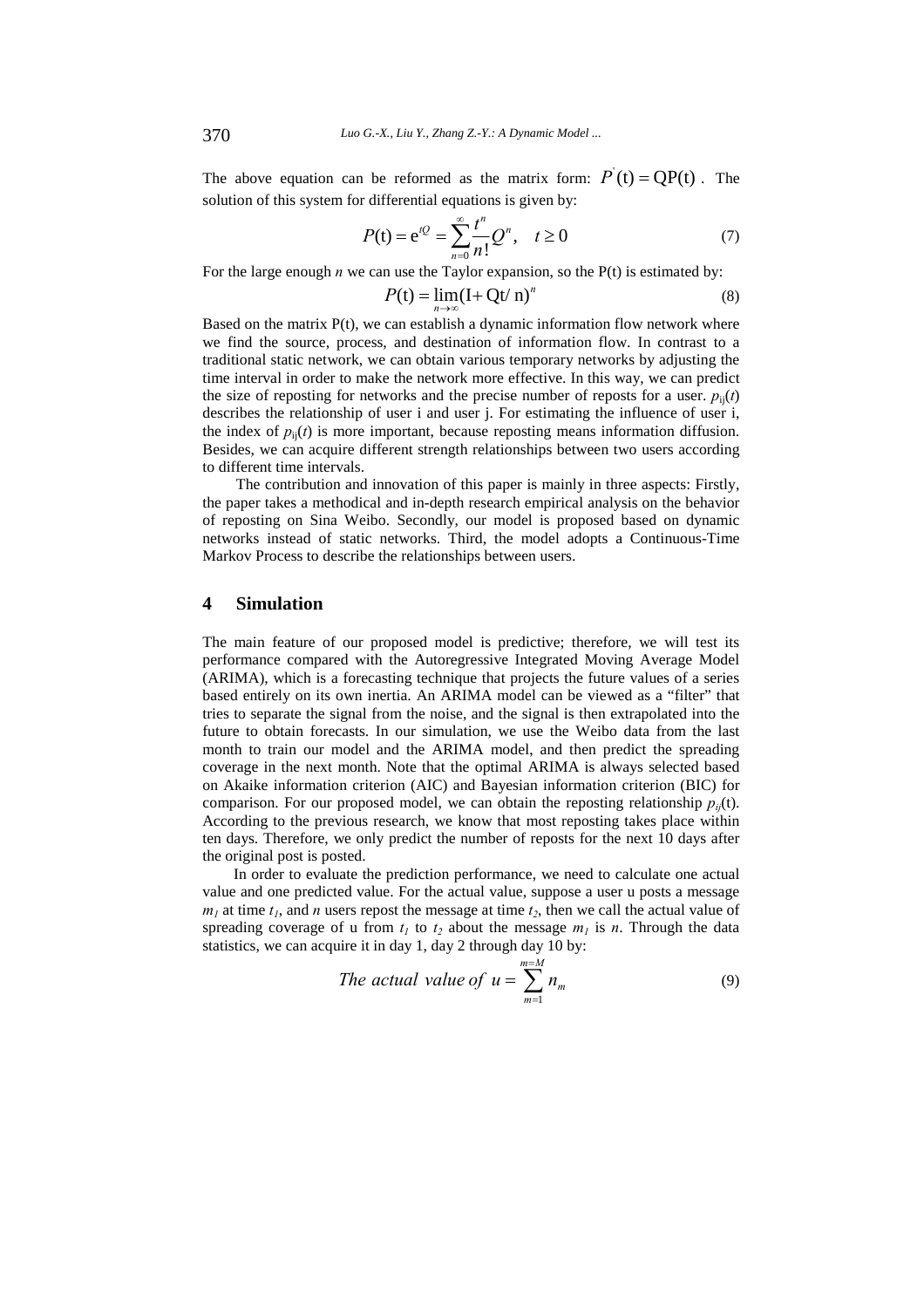where M is total number of messages posted by user u. For the predicted value of user u, the calculation is:

The predicted value of 
$$
u = \sum_{M} \sum_{j=0}^{N} p_{i,j}(\tau)
$$
 (10)

where N is total number of users who reposted the message,  $\tau$  is a different reposting interval. For example, user *i* posted ten messages, based on his/her history of

microblogging, utilizing our model to calculate relationship  $P_{i,j}$  between he/she and his/her follower *j* in order. Then, according to formula 10, we figure the predicted value.

In simulation, we use the same dataset as in Section 2 from Sina Weibo to compare the performance of our proposed model with the ARIMA model. We chose 500 users randomly with two months, and utilized three famous metrics for examining prediction accuracy: MAE (Mean Absolute Error), RMSE (Root Mean Square Error), and MASE (Mean Absolute Scaled Error).

| <b>Methods</b> | <b>MAE</b> | <b>RMSE</b>           | <b>MASE</b>        |
|----------------|------------|-----------------------|--------------------|
| Our model      | 3.95       | $\mathcal{D}$<br>د4.3 | .                  |
| ARIMA          | 4.83       | 5.67                  | 50<br>1.J <i>L</i> |

# *Table 1: The average values of three metrics*

As shown as in [Tab. 1], the performance of our proposed model is better than ARIMA, because the ARIMA model fits the overall trend of the time series data and does not consider the underlying cascading network causing the change of the spreading coverage. The simulation results prove that the advantage of our proposed model is obvious, because it is a continuous-time dynamic model based on the temporal reposting network. It comes closer the reality of a reposting network in a specific period of time.

### **5 Conclusions**

In this paper, we take a systematical and in-depth research empirical analysis on the behavior of reposting in Sina Weibo. First, we found that the behavior of reposting takes up a large proportion in daily microblog activity and prove the significance of research on reposting from terms of quantity. Second, we discovered the depth of reposting behavior's adherence to exponential distribution. Additionally, the first three orders of reposting hold 99 percent of the total amount of reposting. It is important for the question of Influence Maximization. As a matter of quantitative indicators of user influence, we only need to calculate the number of the first three orders of reposting to measure user influence. Thirdly, we know the time interval of reposting also follows exponential distribution. In addition, most of the reposting takes place in a very short time. This provides the foundation for modeling reposting propagation and prediction. In the Continuous-Time Markov Process, the residence time on the state before transiting to the next state has a memoryless property and thus follows exponential distribution.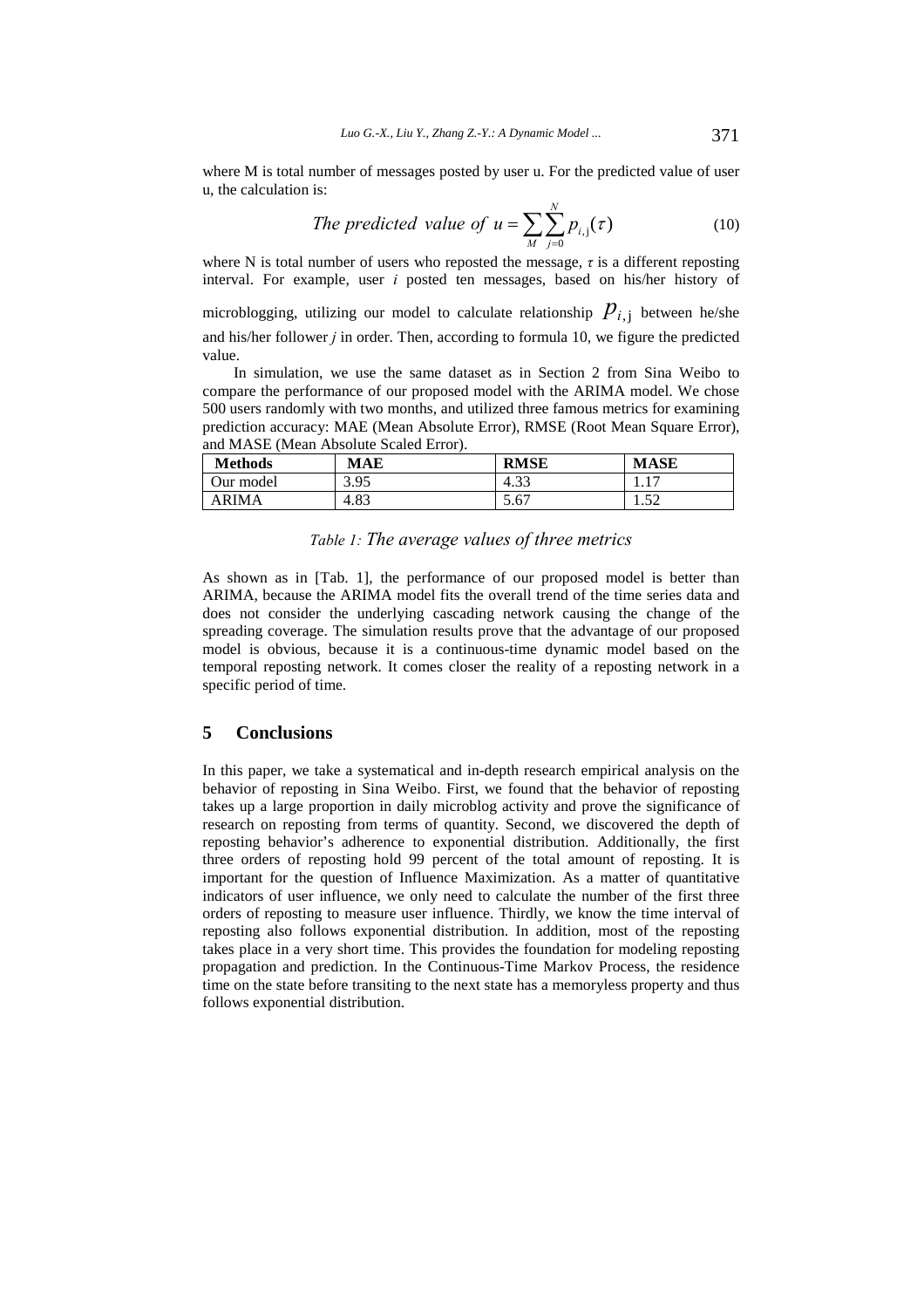Based on the empirical analysis and the property of the Markov Process, we propose a dynamic reposting information propagation model. In previous research, most models depended on a static network structure instead of a dynamic information diffusion process over a network, and are thus essentially descriptive models instead of predictive models. In terms of the temporal network, our proposed model can change over time. Therefore, it has good adaptability and predictability. Finally, from the simulation results, our proposed model has good performance compared to the ARIMA model. The next step is to consider more factors of reposting to improve our proposed model and its prediction accuracy. In addition, our proposed model can apply to other microblogging sites, such as Twitter, Facebook, Instagram, and LinkedIn. This paper and our model focus on the aspect of reposting. In other scenes, our model can analyze relationships of friends, comments, and so on. What's more, we hope that this paper will be helpful in the further study of reposting information propagation.

#### **Acknowledgements**

This work has been supported by the National Natural Science Foundation of China under Grant 61172072, 61401015, 61271308.

### **References**

[Albert, (2000)] Albert, R., The large-scale organization of metabolic networks. Nature, 2000. 407(6804): p. 651-654 (5 October 2000) | doi :10.1038/35036627.

[Bakshy, E., et al, 2012] Bakshy, E., I. Rosenn, C. Marlow and L. Adamic (2012). The Role of Social Networks in Information Diffusion. Proceedings of the 21st international conference on World Wide Web.

[Barthélemy, 2003] Barthélemy, M., Crossover from scale-free to spatial networks. Epl, 2003. 63(6): p. 915-921.

[Boyd and Lotan, 2010] Boyd, D., S. Golder, and G. Lotan. Tweet, Tweet, Retweet: Conversational Aspects of Retweeting on Twitter. in System Sciences (HICSS), 2010 43rd Hawaii International Conference on. 2010.

[Donetti and Muñoz, 2008] Donetti, L., P.I. Hurtado, and M.A. Muñoz, Network synchronization: optimal and pessimal scale-free topologies. Journal of Physics A Mathematical & Theoretical, 2008. 41(22): p. 4539-4539.

[Feller, 1971] Feller, W., An introduction to probability theory and its applications. Vol. II. John Wiley & Sons, Inc., New York-London-Sydney, 1971.

[Gardiner, 1985] Gardiner, C.W., Handbook of Stochastic Methods. Stochastic Processes in Physics & Chemistry Elsevier, 1985.

[Guo et al., 2015] Guo, B., H. Chen, Z. Yu, X. Xie, S. Huangfu and D. Zhang FlierMeet: A Mobile Crowdsensing System for Cross-Space Public Information Reposting, Tagging, and Sharing. IEEE Transactions on Mobile Computing, 2015: p. 1-1.

[Ha et al.,2015] Ha, J., S. W. Kim, S. W. Kim, C. Faloutsos and S. Park An analysis on information diffusion through BlogCast in a blogosphere. Information Sciences, 2015. 290: p.  $45-62$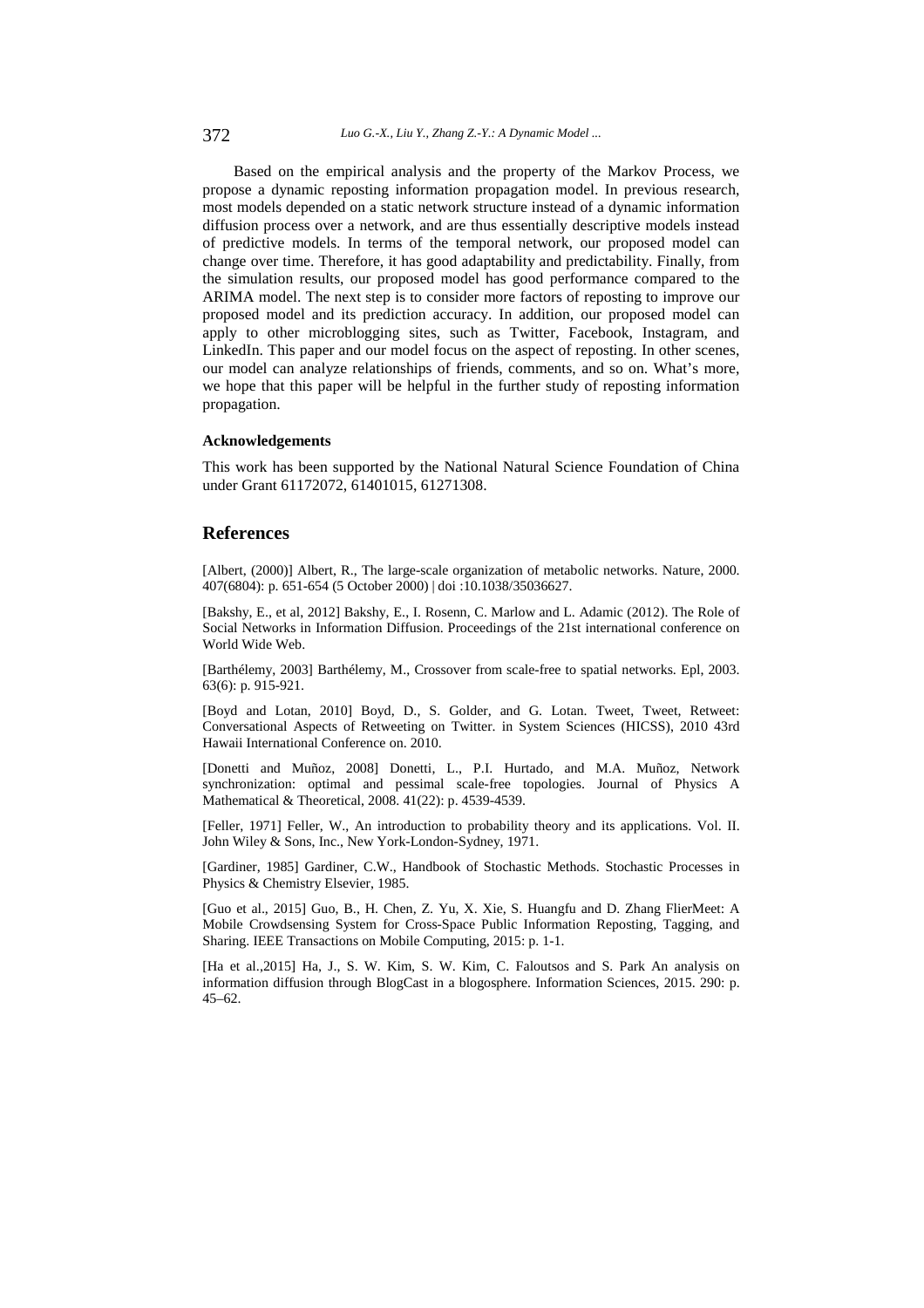[Huan-Kai and Dongzhen, 2011] Huan-Kai Peng, J.Z., Dongzhen Piao, Rong Yan and Joy Ying Zhang, Retweet Modeling Using Conditional Random Fields. Data Mining Workshops (ICDMW), 2011 IEEE 11th International Conference, 2011.

[Huberman, 2005] Huberman, B.A., J. Leskovec, and L.A. Adamic, The Dynamics of Viral Marketing. Acm Transactions on the Web, 2005. 1(1): p. 5.

[Júnior and Almeida, 2012] Júnior, J.P.S., et al. An investigation on repost activity prediction for social media events. in Proceedings of the 13th international conference on Web Information Systems Engineering. 2012.

[Kempe and Kleinberg 2003] Kempe, D., J. Kleinberg, and E. Tardos, Maximizing the Spread of Influence Through a Social Network. Kdd Proceedings of the Ninth Acm Sigkdd International Conference on Knowledge Discovery & Data, 2003: p. 137--146.

[Lee et al., 2010] Lee, C., H. Kwak, H. Park and S. Moon What is Twitter, a social network or a news media? Www Proceedings of International Conference on World Wide Web, 2010: p. 591-600.

[Li et al.,2015] Li, Y., M. Qian, D. Jin, P. Hui and A. V. Vasilakos Revealing the efficiency of information diffusion in online social networks of microblog. Information Sciences, 2015. 293: p. 383-389.

[Lin, 2010] Lin, M. and N. Li, Scale-free network provides an optimal pattern for knowledge transfer. Physica A Statistical Mechanics & Its Applications, 2010. 389(3): p. 473–480.

[Luo et al.,2014] Luo, G. X., Y. Liu, Q. A. Zeng, S. M. Diao and F. Xiong A dynamic evolution model of human opinion as affected by advertising. Physica A Statistical Mechanics & Its Applications, 2014. 414(10): p. 254-262

[Luu and Thomas, 2015] Luu, M.D. and A.C. Thomas, Beyond Mere Following: Mention Network, a Better Alternative for Researching User Interaction and Behavior. 2015: Springer International Publishing. 362-368.

[Naveed et al.,2011] Naveed, N., T. Gottron, J. Kunegis and A. C. Alhadi Bad News Travel Fast: A Content-based Analysis of Interestingness on Twitter. uni, 2011.

[Pastor-Satorras and Vespignani, 2002] Pastor-Satorras, R. and A. Vespignani, Epidemics and immunization in scale-free networks. Bornholdt S & Schuster H G Handbook of Graph & Networks, 2002: p. 111-130.

[Pham and Klamma, 2011]Pham M, Cao Y, Klamma R, et al. A Clustering Approach for Collaborative Filtering Recommendation Using Social Network Analysis[J]. Journal of Universal Computerence, 2011, 17(4):583-604.

[Rodriguez and Leskovec,2012] Rodriguez, M.G., J. Leskovec, and B. Schölkopf. Structure and Dynamics of Information Pathways in Online Media. in Proceedings of the sixth ACM international conference on Web search and data mining. 2012.

[Rogers and Rogers, 1983] Rogers, E.M. and E.M. Rogers, Diffusion of Innovations (3rd ed.). Communication & Development Critical Perspectives, 1983: p. 29–38.

[Shamma and Churchill, 2009] Shamma, D.A., L. Kennedy, and E.F. Churchill. Tweet the debates: Understanding community annotation of uncollected sources. in In WSM '09: Proceedings of the international workshop on Workshop on Social. 2009.

[Strang and Soule, 1998] Strang, D. and S.A. Soule, Diffusion in Organizations and Social Movements: From Hybrid Corn to Poison Pills. Annual Review of Sociology, 1998. 24(1): p. 265-290.